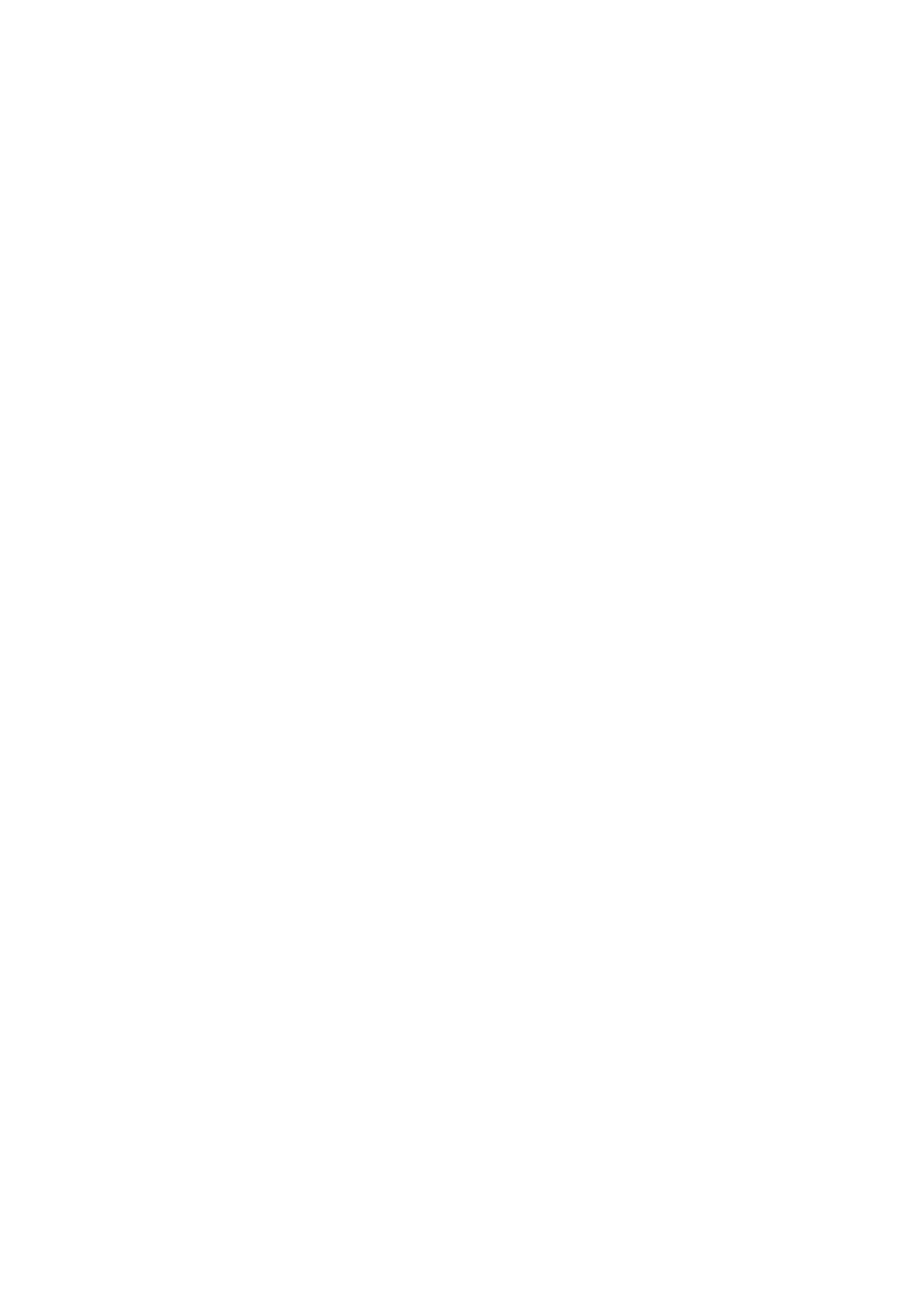## **In the case of Éva Molnár v. Hungary,**

The European Court of Human Rights (Second Section), sitting as a Chamber composed of:

Françoise Tulkens, *President,* Antonella Mularoni, Vladimiro Zagrebelsky, Danutė Jočienė, Dragoljub Popović, András Sajó, Işıl Karakaş, *judges,*

and Françoise Elens-Passos, *Deputy Section Registrar*,

Having deliberated in private on 16 September 2008,

Delivers the following judgment, which was adopted on that date:

## **PROCEDURE**

1. The case originated in an application (no. 10346/05) against the Republic of Hungary lodged with the Court under Article 34 of the Convention for the Protection of Human Rights and Fundamental Freedoms ("the Convention") by a Hungarian national, Ms Éva Molnár ("the applicant"), on 14 February 2005.

2. The applicant was represented by Mr S. Sz. Molnár, a lawyer practising in Budapest. The Hungarian Government ("the Government") were represented by Mr L. Höltzl, Agent, Ministry of Justice and Law Enforcement.

3. The applicant alleged that the dispersal of the demonstration in which she had participated because of a mere lack of prior notification to the police had infringed her freedom of peaceful assembly, within the meaning of Article 11 of the Convention.

4. On 27 November 2007 the Court decided to give notice of the application to the Government. Under the provisions of Article 29 § 3 of the Convention, it decided to examine the merits of the application at the same time as its admissibility.

## THE FACTS

## THE CIRCUMSTANCES OF THE CASE

5. The applicant was born in 1954 and lives in Engelskirchen, Germany.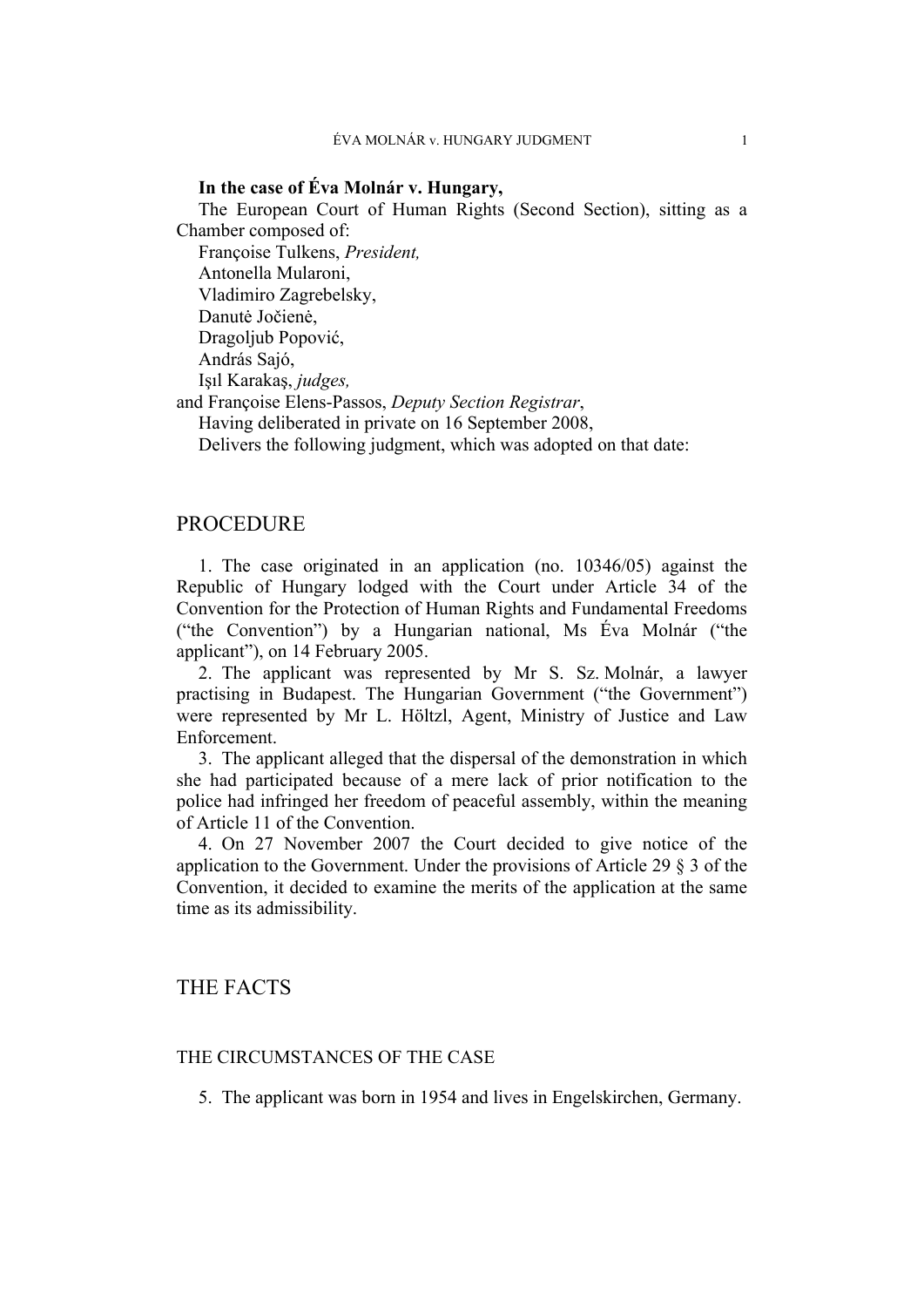## **A. The circumstances of the case**

6. The facts of the case, as submitted by the parties, may be summarised as follows.

7. On 7 (first round) and 21 (second round) April 2002 legislative elections took place in Hungary. The coalition which had governed the country from 1998 and, therefore, had been in charge of organising the elections, lost their majority.

8. The official results of the elections were established by the local and regional electoral commissions following the second round. After the courts had ruled on certain complaints concerning the legality and outcome of the voting procedure, on 4 May 2002 the National Election Committee made a public statement in the Official Gazette, according to which the result had become final. As in previous Hungarian elections, they were virtually identical to the results of the exit poll carried out on the day of the second round and to the preliminary results announced by the Committee on the evening of 21 April 2002. Nevertheless, views were subsequently voiced in certain sections of the media that the elections had been "rigged".

9. International observers, in particular the Office for Democratic Institutions and Human Rights of the Organization for Security and Cooperation in Europe (OSCE), found that the parliamentary elections had been conducted in a manner consistent with international standards and that the Hungarian election system had provided the basis for a generally transparent, accountable, free, fair and equal process.<sup>1</sup>

10. A period of two months elapsed during which a new government, in a coalition of the ex-opposition parties, was formed which took up its functions on 27 May 2002. On the morning of Thursday, 4 July 2002 several hundred demonstrators started to protest against the statutory destruction of the ballots, scheduled for 20 to 22 July. They blocked the centrally located Erzsébet Bridge in Budapest with their cars. Their objective was to force a recount of the election votes. Since they brought the traffic to a complete standstill and had not given prior notice of their gathering to the police, as required by Act no. 3 of 1989 on Freedom of Assembly ("the Assembly Act"), the demonstration was dispersed after several hours.

11. Shortly afterwards, at around 1 p.m., more demonstrators, again without any prior notification, assembled at Kossuth Square in front of the Parliament building demanding a recount of the votes and expressing their support for the participants in the morning's events at the Erzsébet Bridge.

12. According to the applicant's submissions of 14 February 2005 and the Government's observations, these demonstrators had been at the Erzsébet Bridge and then relocated to Kossuth Square. However, in her

<sup>1.</sup> See the report of the OSCE: http://www.osce.org/documents/odihr/2002/06/1430\_en.pdf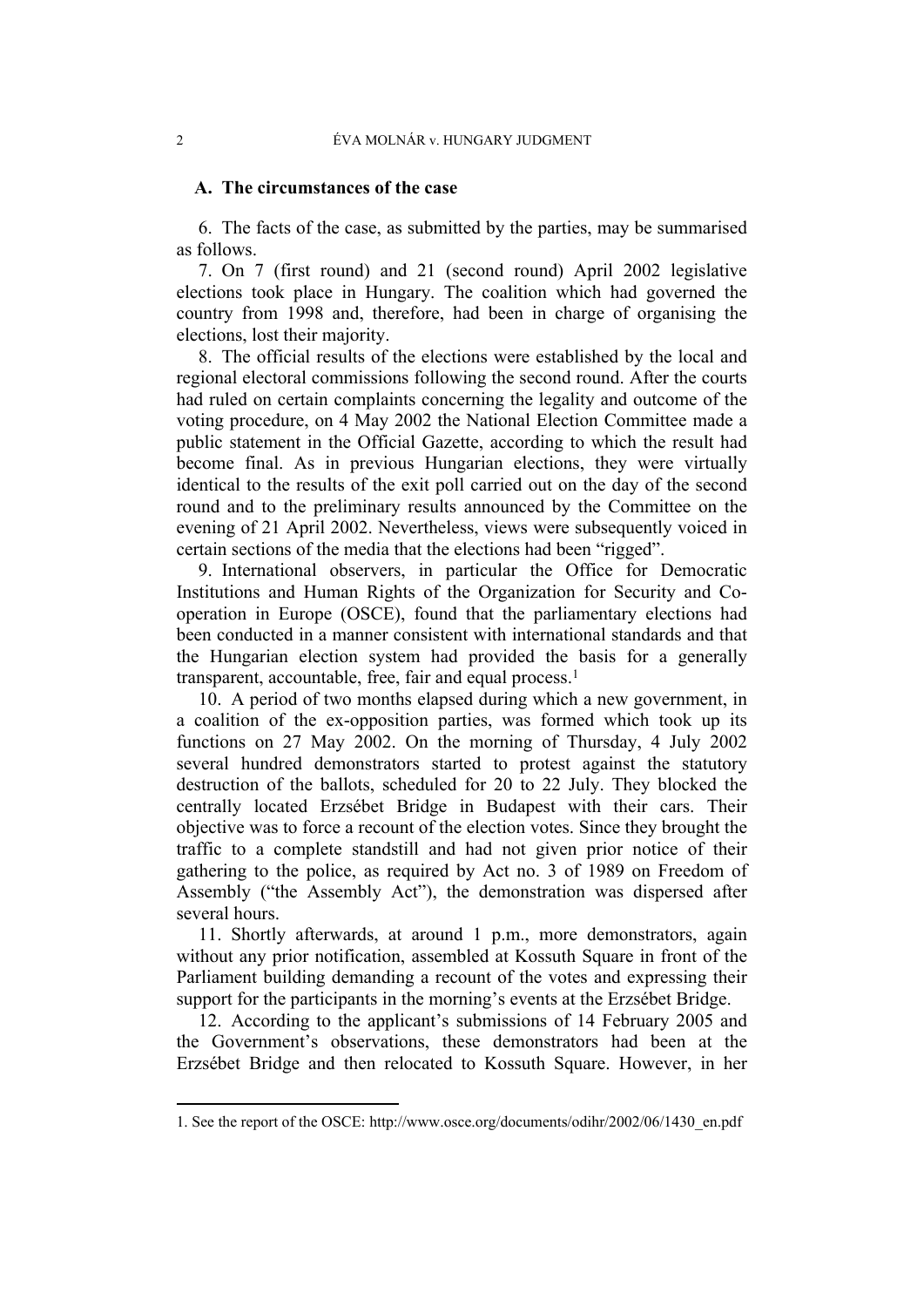submissions of 23 December 2007, the applicant stated that they had merely been supporters of those who had blocked the Erzsébet Bridge.

13. Having learnt of these events from the news, the applicant joined the demonstration at around 7 p.m. By that time, traffic and public transport – including the circulation of trams and trolley-buses – had become seriously disrupted in the area of Kossuth Square. The estimated number of demonstrators ranged from several hundred to two or three thousand. The police initially attempted to allow the circulation of traffic to continue but eventually had to close some streets nearby. Finally, faced with an unmanageable situation, they broke up the demonstration at about 9 p.m. without using any force. The applicant participated in the demonstration until it was dispersed.

14. The Hungarian media reported in detail on the events, and the affair was the leading news in the country. In an official communiqué, the President of the Republic condemned the events of 4 July 2002, declaring them illegal. He underlined that Hungary was a stable parliamentary democracy where human rights were observed and where even critical views should be voiced in a lawful manner.<sup>1</sup>

15. The applicant sought judicial review of the actions of the police before the Budapest Central District Court. She asserted that the dispersal of the demonstration had been unlawful.

16. On 1 October 2003 the District Court dismissed the applicant's claim. It established that the duty to inform the police about planned assemblies was applicable to every type of demonstration, including spontaneous ones. Since the applicant did not deny that the demonstration in question had not been notified to the police, as required by section 14 of the Assembly Act, the latter had not had any other choice but to break it up.

17. Moreover, the court found that the duty to inform the police in advance about assemblies held in public served the protection of the public interest and the rights of others, namely the prevention of disorder and the undisturbed circulation of traffic. Therefore, it concluded that the measures taken by the police had been in compliance with the law.

18. The applicant appealed. On 13 July 2004 the Budapest Regional Court upheld the first-instance decision. Its judgment was served on the applicant's lawyer on 31 August 2004.

<sup>1.</sup> http://www.keh.hu/keh/elodok/madl\_ferenc/kozlemenyek/20020705nyilatkozat\_demonst raciok.html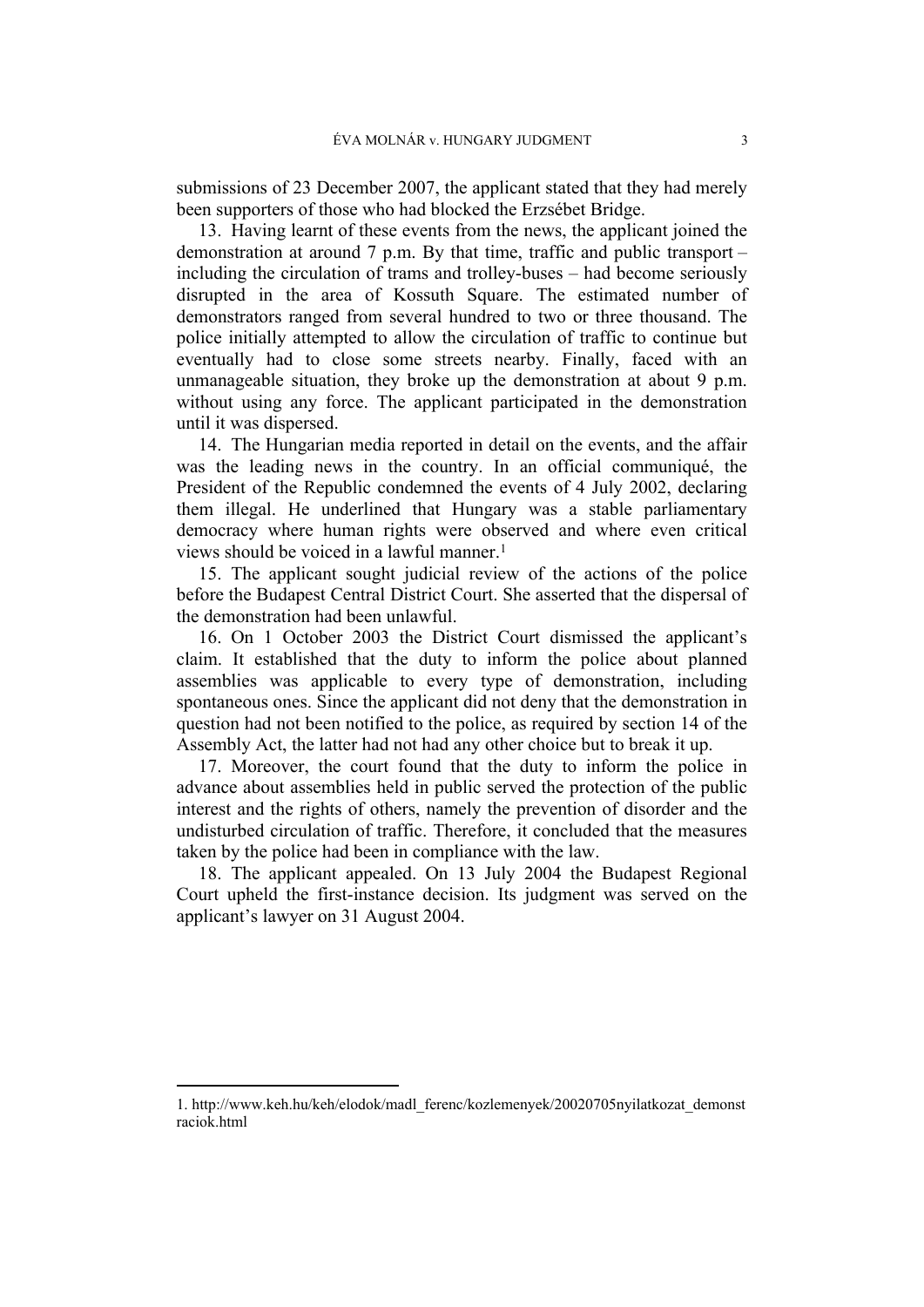## **B. Relevant domestic law**

## *1. The Constitution of the Republic of Hungary*

19. The Constitution of the Republic of Hungary (Act no. 20 of 1949 as amended) provides, in so far as relevant, as follows:

### **Article 62**

"The Republic of Hungary acknowledges the right to peaceful assembly and secures its free exercise."

## *2. Act no. 3 of 1989 on Freedom of Assembly*

20. The relevant provisions of Act no. 3 of 1989 on Freedom of Assembly ("the Assembly Act") read as follows:

### **Section 2**

"(3) The exercise of freedom of assembly shall not constitute a crime or an incitement to crime; moreover, it should not result in the infringement of the rights and freedoms of others."

#### **Section 6**

"The organisation of an event held in the public domain shall be notified to the competent police headquarters according to the place of the event, and in Budapest to the Budapest Police Headquarters, three days prior to the planned date of the event. The obligation to notify the police lies with the organiser of the event."

#### **Section 8 (as in force at the relevant time)**

"(1) If the holding of an event subject to prior notification seriously endangers the proper functioning of the representative bodies or courts, or results in a disproportionate hindrance of the circulation of traffic, the police may ban the holding of the event at the place or time indicated in the notification, within 48 hours from the receipt of the notification by the authority."

#### **Section 9**

"(1) No appeal shall lie against the decision of the police, but the organiser may seek judicial review of the administrative decision within three days of its notification."

#### **Section 14 (as in force at the relevant time)**

"(1) The police shall disperse the event if the exercise of the right to freedom of assembly contravenes subparagraph 3 of section 2 or if the participants appear at the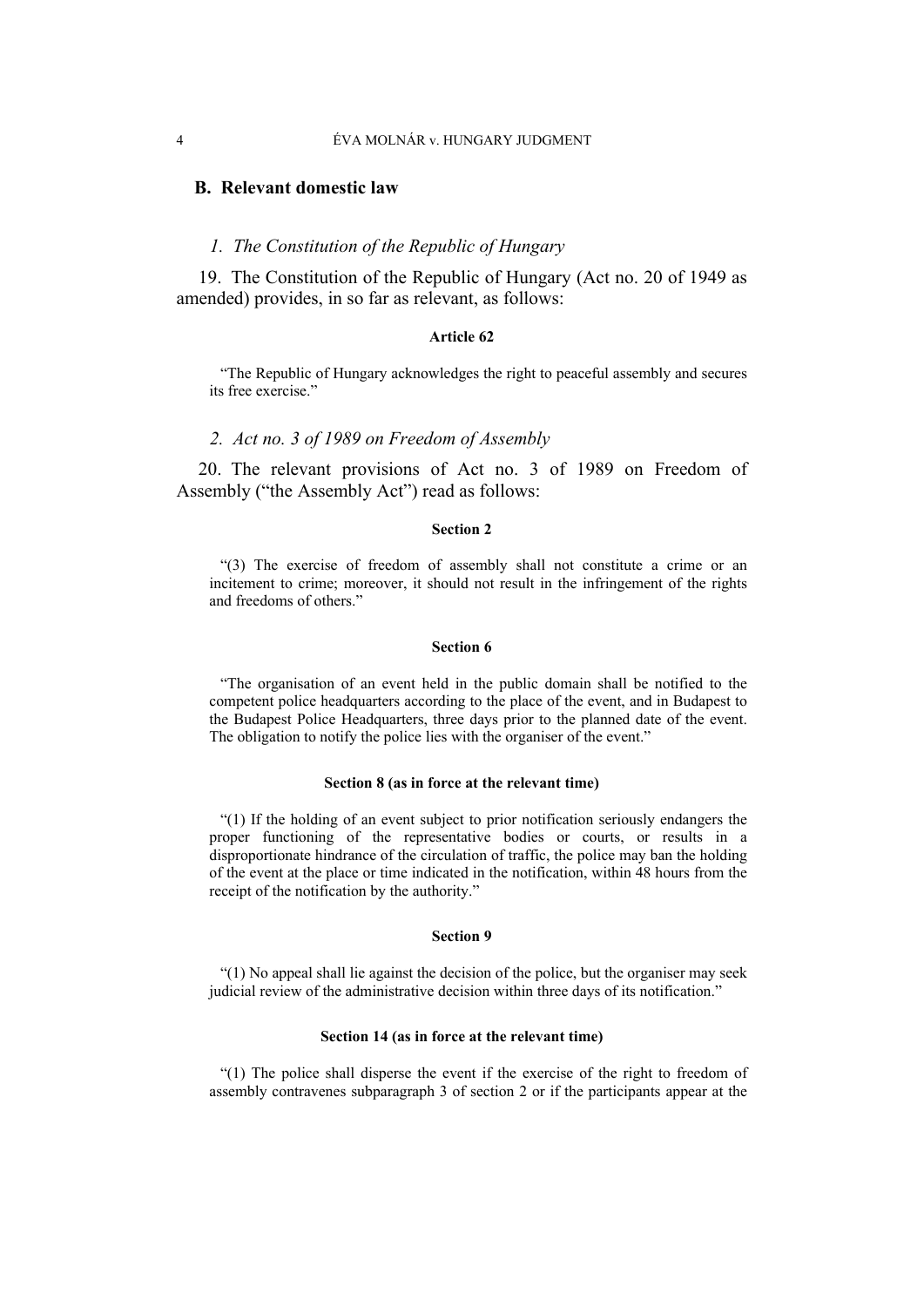event ... in possession of arms, or if an event subject to prior notification is held without notification, ... or despite a decision banning the event. ...

(3) If an event is dispersed, the participants may seek judicial review within fifteen days with a view to the establishment of the illegality of the dispersal."

## THE LAW

## ALLEGED VIOLATION OF ARTICLE 11 OF THE CONVENTION

21. The applicant complained that the police had dispersed the peaceful demonstration in which she had participated because of the mere absence of prior notification, in breach of Article 11 of the Convention, which reads, in so far as relevant:

"1. Everyone has the right to freedom of peaceful assembly ...

2. No restrictions shall be placed on the exercise of these rights other than such as are prescribed by law and are necessary in a democratic society ... for the prevention of disorder or crime ... or for the protection of the rights and freedoms of others. ..."

## **A. Admissibility**

22. The Court notes that the application is not manifestly ill-founded within the meaning of Article 35  $\S$  3 of the Convention. It further notes that it is not inadmissible on any other grounds. It must therefore be declared admissible.

## **B. Merits**

## *1. Whether there was an interference with the exercise of freedom of peaceful assembly*

23. The Government did not dispute that the applicant could rely on the guarantees contained in Article 11; nor did they deny that the dispersal of the demonstration had interfered with the exercise of the applicant's rights under that provision. The Court sees no reason to hold otherwise. The Government contended, however, that the interference was justified under the second paragraph of Article 11.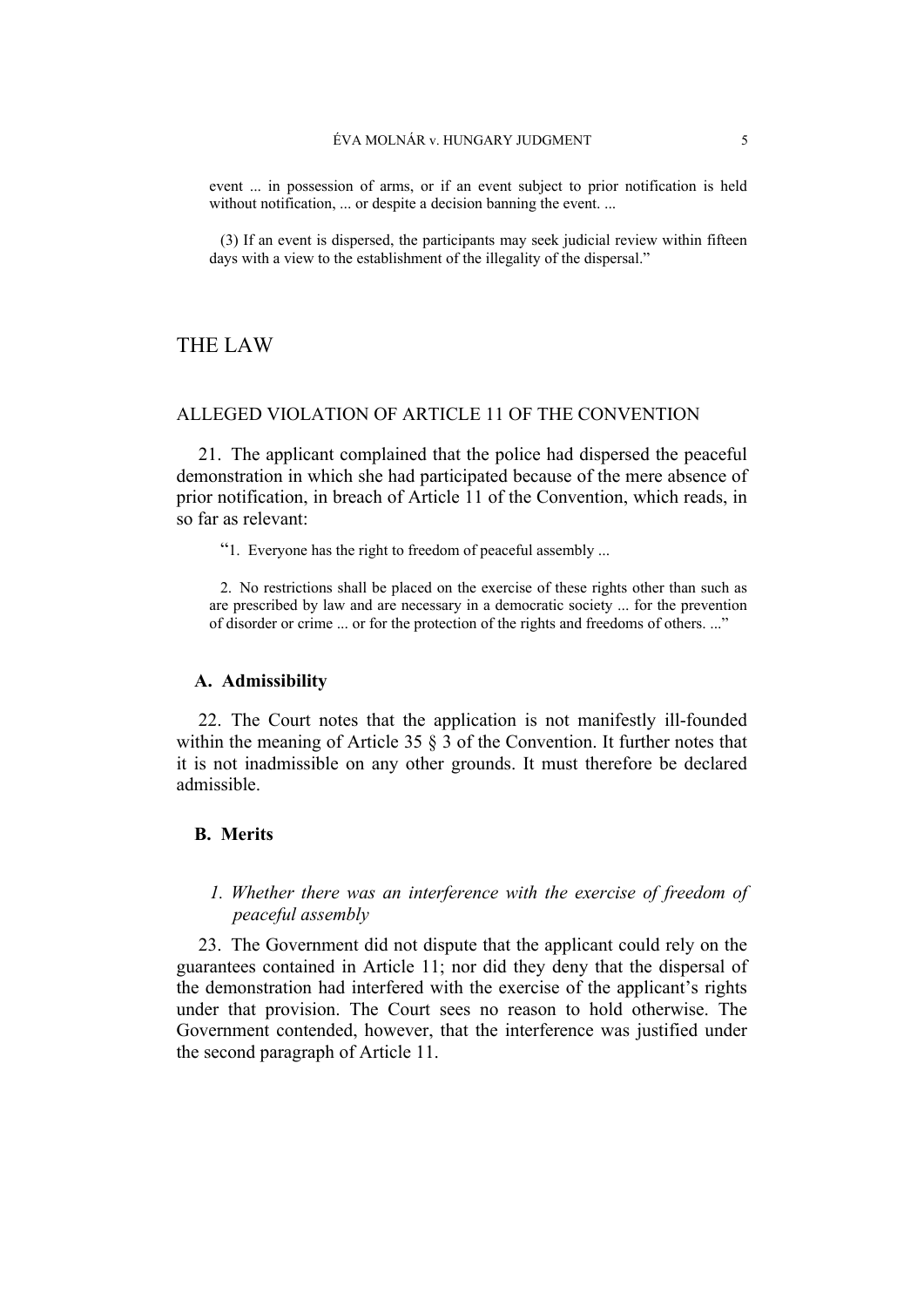## *2. Whether the interference was justified*

24. It must therefore be determined whether the measure complained of was "prescribed by law", prompted by one or more of the legitimate aims set out in paragraph 2, and was "necessary in a democratic society" to achieve them.

## **a. Prescribed by law**

25. There was no dispute between the parties that the restriction imposed on the applicant's freedom of peaceful assembly was based on section 14 of the Assembly Act, the wording of which is clear. Therefore, the requirement of lawfulness was satisfied.

## **b. Legitimate aim**

26. The Government submitted that the restrictions on the right of peaceful assembly on public premises served to protect the rights of others, for example the right to freedom of movement or the orderly circulation of traffic.

27. They further submitted that freedom of peaceful assembly could not be reduced to a mere duty on the part of the State not to interfere. On certain occasions, positive measures had to be taken in order to ensure that an assembly was peaceful. The three-day time-limit was therefore necessary to enable the police, *inter alia*, to co-ordinate with other authorities, to redeploy police forces, to organise the fire brigades and to clear vehicles. They drew attention to the fact that, if more than one organisation notified the authorities of their intention to hold a demonstration at the same place and time, additional negotiations might be necessary.

28. The applicant did not address this issue.

29. In the light of these considerations, the Court is satisfied that the measure complained of pursued the legitimate aims of preventing disorder and protecting the rights of others.

## **c. Necessary in a democratic society**

## *(i) The arguments of the parties*

30. The Government submitted that the present application was distinguishable from the case of *Bukta and Others v. Hungary* (no. 25691/04, ECHR 2007–...). In the present circumstances, the demonstration could not be considered to have been spontaneous, irrespective of what the participants' real aim was, whether to demand a recount of the votes or to express solidarity with the participants in the morning's events at Erzsébet Bridge. Since those aims could have been fulfilled through a properly notified demonstration, the afternoon demonstration at Kossuth Square – which in their view was the continuation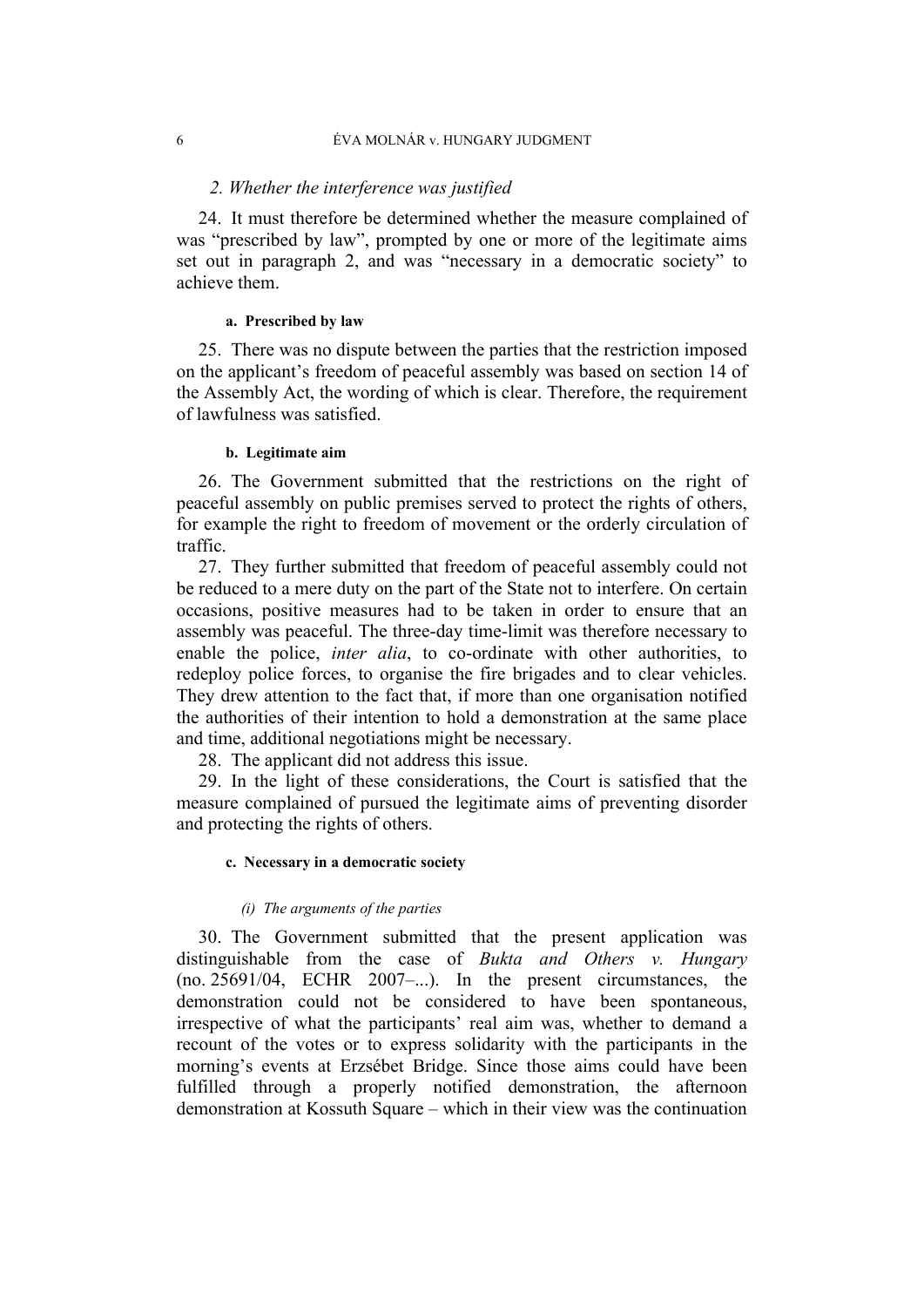of the Erzsébet Bridge demonstration – could not be classified as an immediate response to a political event.

31. The Government also submitted that the doctrine of "immediate response" was not unconditionally applicable to all spontaneous demonstrations. In the circumstances of the present case, the dispersal of an unlawful event – the demonstration at the Erzsébet Bridge – had been followed by an unnotified demonstration, which was claimed by those participating in it to have been "spontaneous". The Government argued that the acceptance of this argument would lead to the unacceptable result of simply circumventing the statutory requirement of prior notification. They also pointed out that the impugned events had resulted in serious disturbance to the city's traffic.

32. Lastly, the Government underlined that the prior notification scheme was not an instrument for arbitrary use by the public authorities but a tool for the fulfilment of the positive obligations of the State, namely the protection of the rights of others, in particular the right to free movement.

33. The applicant contested these views and underlined that the only reason why the spontaneous demonstration had been dispersed had been the lack of prior notification. Moreover, she submitted that the demonstration had caused only minor disturbance to the traffic, especially by the time of its dispersal.

## *(ii) The Court's assessment*

34. The Court observes that paragraph 2 of Article 11 entitles States to impose "lawful restrictions" on the exercise of the right to freedom of assembly. The Court notes that restrictions on freedom of peaceful assembly in public places may serve the protection of the rights of others with a view to preventing disorder and maintaining the orderly circulation of traffic.

35. The Court reiterates that a prior notification requirement would not normally encroach upon the essence of that right. It is not contrary to the spirit of Article 11 if, for reasons of public order and national security, *a priori*, a High Contracting Party requires that the holding of meetings be subject to authorisation (see *Nurettin Aldemir and Others v. Turkey*, nos. 32124/02, 32126/02, 32129/02, 32132/02, 32133/02, 32137/02 and 32138/02 (joined), § 42, 18 December 2007).

36. However, in special circumstances when an immediate response might be justified, for example in relation to a political event, in the form of a spontaneous demonstration, to disperse the ensuing demonstration solely because of the absence of the requisite prior notice, without any illegal conduct by the participants, may amount to a disproportionate restriction on freedom of peaceful assembly (see *Bukta and Others*, cited above, §§ 35 and 36). It is important for the public authorities to show a certain degree of tolerance towards peaceful gatherings if the freedom of assembly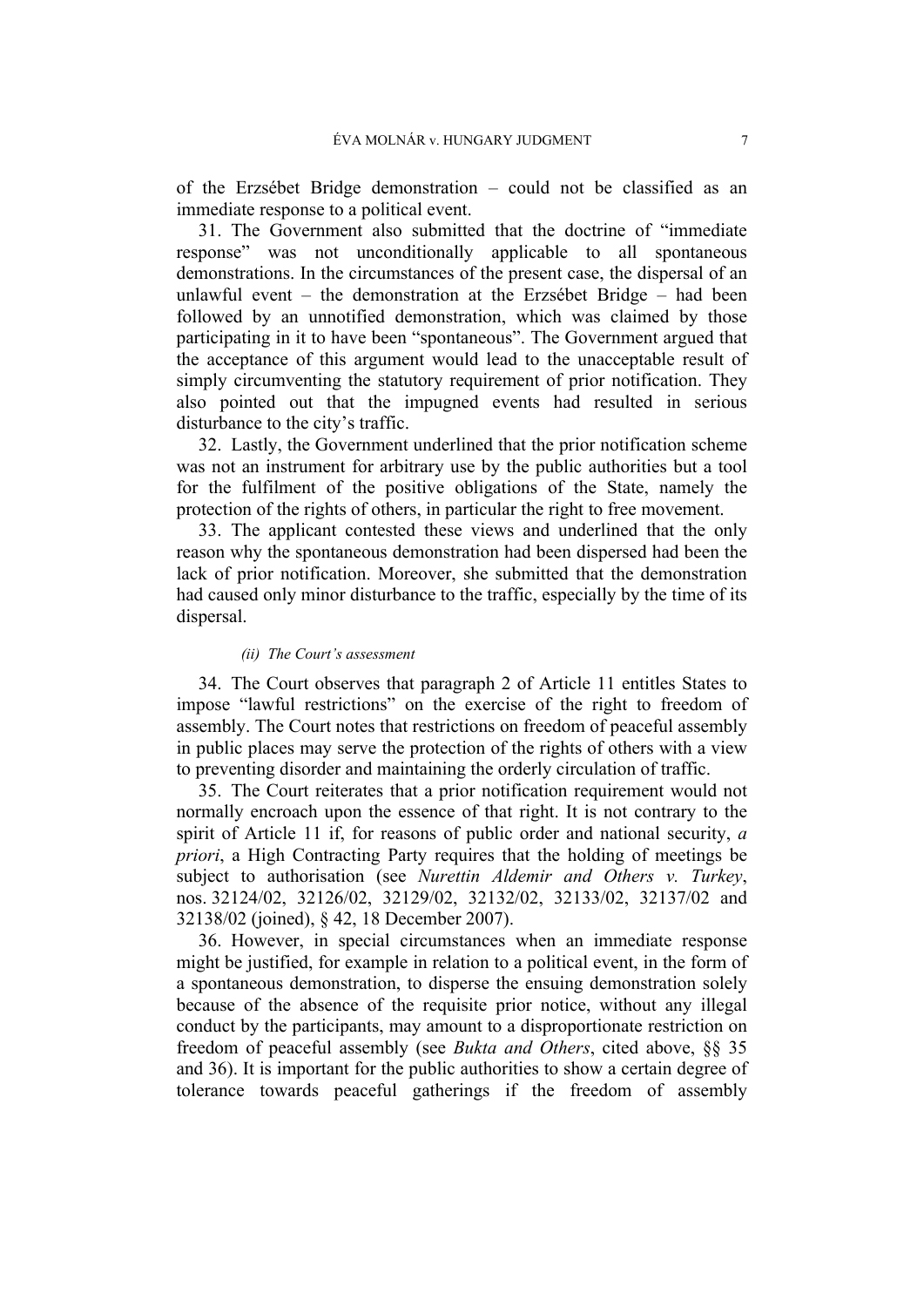guaranteed by Article 11 of the Convention is not to be deprived of all substance (see *Nurettin Aldemir and Others*, cited above, § 46).

37. Nevertheless, in the Court's view, the principle established in the case of *Bukta and Others* cannot be extended to the point that the absence of prior notification can never be a legitimate basis for crowd dispersal. Prior notification serves not only the aim of reconciling, on the one hand, the right to assembly and, on the other hand, the rights and lawful interests (including the right of movement) of others, but also the prevention of disorder or crime. In order to balance these conflicting interests, the institution of preliminary administrative procedures is common practice in Member States when a public demonstration is to be organised. In the Court's view, such requirements do not, as such, run counter to the principles embodied in Article 11 of the Convention, as long as they do not represent a hidden obstacle to the freedom of peaceful assembly protected by the Convention (see *Balçık and Others v. Turkey*, no. 25/02, § 49, 29 November 2007).

38. The Court therefore considers that the right to hold spontaneous demonstrations may override the obligation to give prior notification to public assemblies only in special circumstances, namely if an immediate response to a current event is warranted in the form of a demonstration. In particular, such derogation from the general rule may be justified if a delay would have rendered that response obsolete.

39. However, in the Court's view, the facts of the instant case do not disclose such special circumstances to which the only adequate response was an immediate demonstration. It is to be observed in this connection that the official results of the elections had been made public on 4 May 2002, two months before the impugned demonstration, and that the outcome of those elections had been objectively established. To the extent that the demonstrators' aim was to express solidarity with the protestors at the Erzsébet Bridge, the Court is not persuaded that this matter would have become obsolete had the demonstrators respected the notification rule.

40. Moreover, the Court observes that, at the material time, no authorisation was required in Hungary for the holding of public demonstrations; however, the notification of the police was required seventy-two hours prior to the event. If the police decided to ban a demonstration, the organisers could seek judicial review within three days. Therefore, the Court is satisfied that there were procedural safeguards in place preventing unreasonable restrictions on freedom of assembly.

41. Furthermore, the Court observes that the impugned events originated in an illegal demonstration (see paragraphs 10 and 14 above) blocking a main bridge in central Budapest. Irrespective of whether the subsequent demonstration at Kossuth Square included partly or entirely the same participants, the declared objective of this latter gathering, in which the applicant participated, was to support those who had illegally demonstrated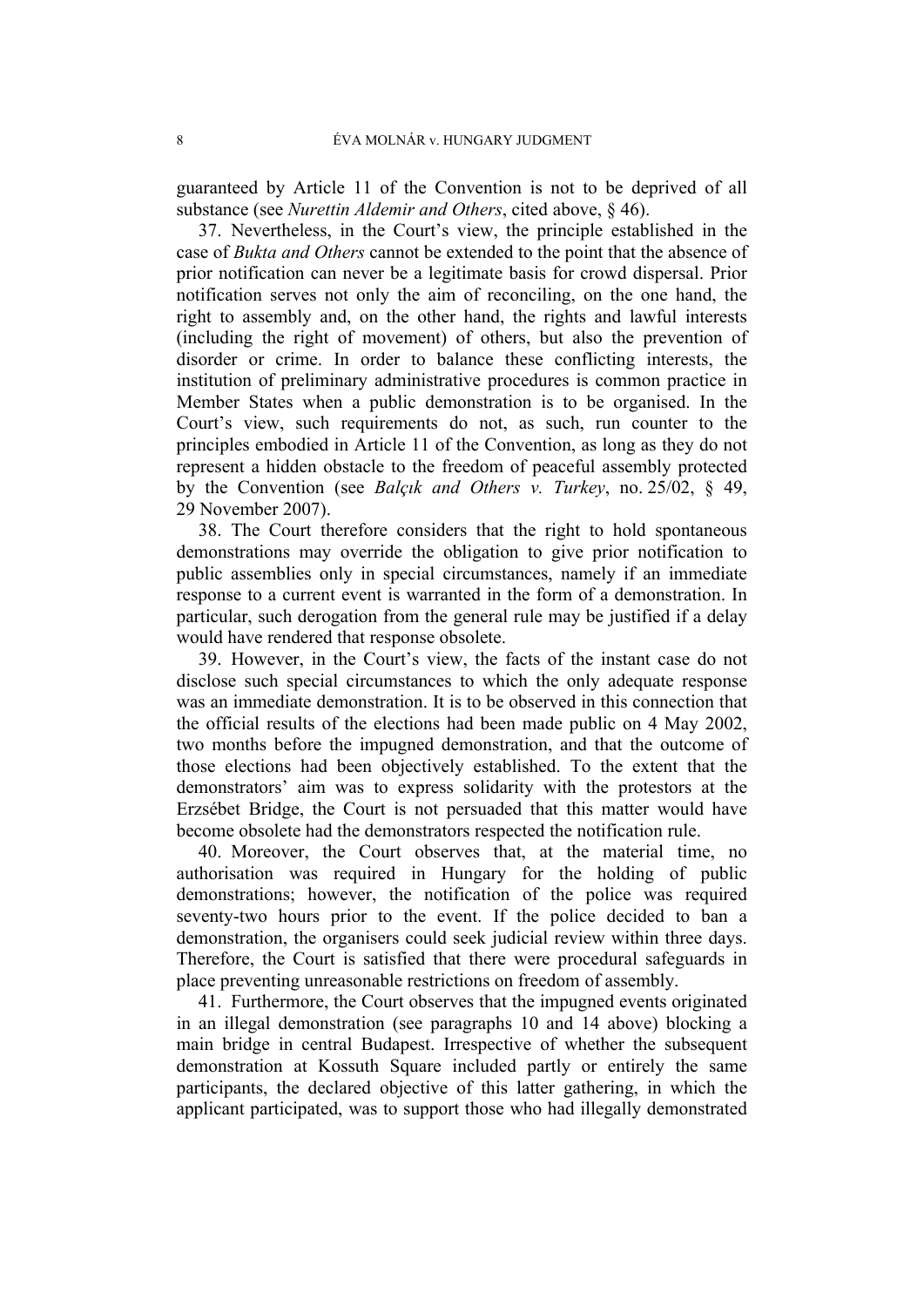at the Erzsébet Bridge. The essentially disorderly character of this combination of events is therefore so manifest that the decision of the police to disband the gathering cannot be said to be at variance with the object and purpose of Article 11 of the Convention. The Court reiterates that those organising and participating in demonstrations, as actors in the democratic process, should respect the rules governing that process by complying with the regulations in force (see *Balçık and Others*, cited above, § 49).

42. The Court also emphasises that one of the aims of freedom of assembly is to secure a forum for public debate and the open expression of protest. The protection of the expression of personal opinions, secured by Article 10, is one of the objectives of the freedom of peaceful assembly enshrined in Article 11 (see *Ezelin v. France*, 26 April 1991, § 37, Series A no. 202). It observes in this connection that the demonstrators gathered at Kossuth Square at about 1 p.m. and the applicant joined them at about 7 p.m. However, the police did not break up the demonstration until about 9 p.m., with the result that the demonstrators had had several hours at their disposal to manifest their views.

43. In these circumstances, the Court considers that the applicant had a sufficiently long time to show solidarity with her co-demonstrators. Thus it finds that the ultimate interference with the applicant's freedom of assembly does not appear to have been unreasonable (see, *mutatis mutandis*, *Cisse v. France*, no. 51346/99, § 52, ECHR 2002-III). It is satisfied that the police showed the necessary tolerance towards the demonstration, although they had had no prior knowledge of the event (see, by contrast, *Balçık and Others*, cited above, § 51), which, in the Court's view, inevitably disrupted the circulation of the traffic and caused a certain disturbance to public order (see *Çiloğlu and Others v. Turkey*, no. 73333/01, § 51, 6 March 2007). In this respect, the instant case is different from others where the dispersal was quite prompt (see *Bukta and Others,* cited above, § 10; *Oya Ataman v. Turkey*, no. 74552/01, §§ 41-42, ECHR 2006-XIV; *Balçık and Others*, cited above, § 51).

44. As regards the potential chilling effect on the organisation of spontaneous demonstrations, the Court is satisfied that the demonstrators were able to exercise, for several hours, their right to peaceful assembly as guaranteed by the Convention (see *Bączkowski and Others v. Poland*, no. 1543/06, § 67, ECHR 2007-...).

45. Having regard to the foregoing considerations, the Court finds that the dispersal of the applicant's demonstration was necessary in a democratic society and cannot be regarded as having been a disproportionate measure in order to achieve the legitimate aims pursued.

46. Accordingly, there has been no violation of Article 11 of the **Convention**